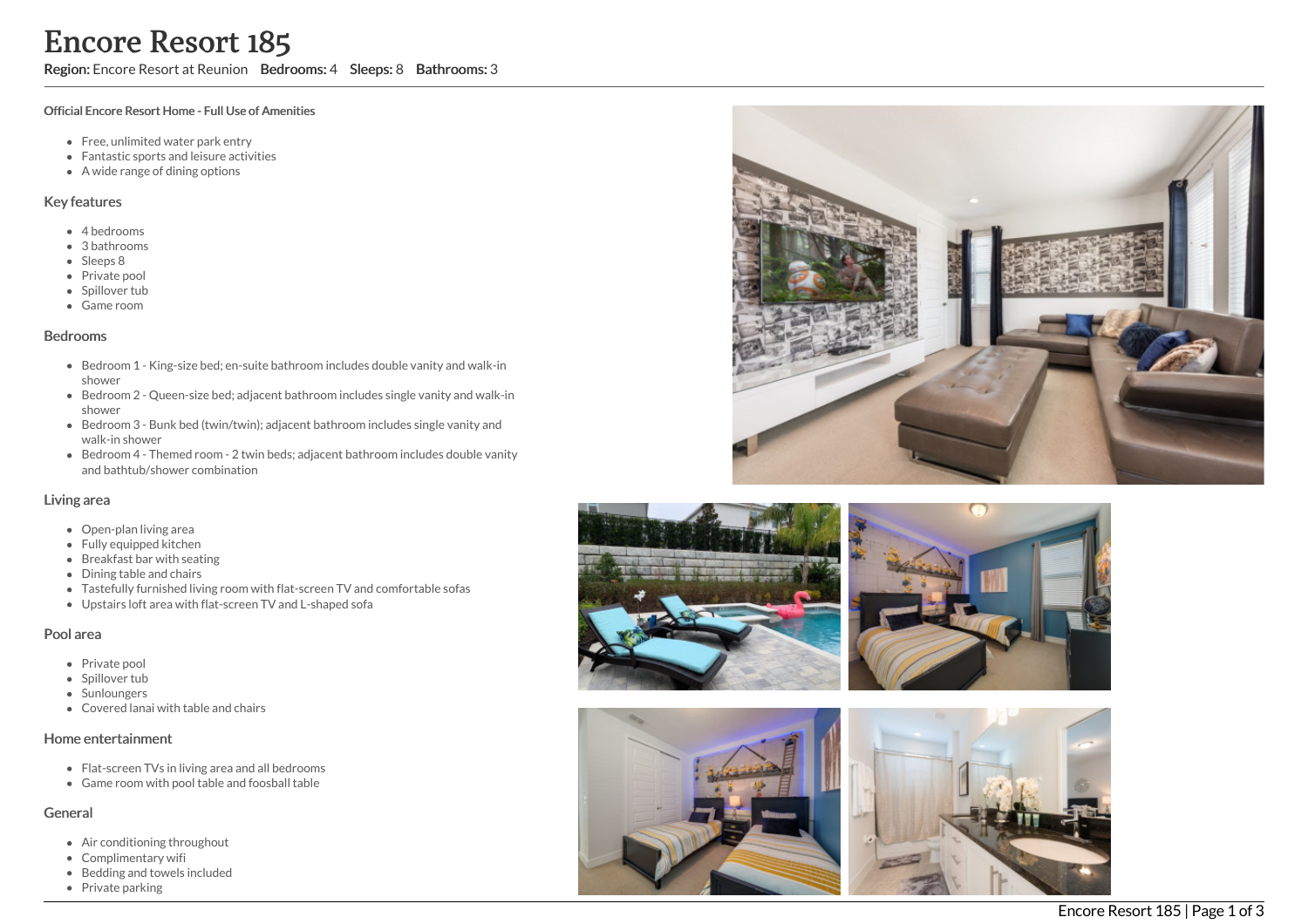## Laundry room

- Washer and dryer
- $\bullet$  Iron and ironing board

# Places of interest

- Golf courses 4 miles
- Supermarket 2 miles
- Shopping mall 4 miles
- Disney World 7 miles  $\bullet$  Seaworld - 14 miles
- 
- Universal Studios 20 miles • Legoland - 30 miles
- 
- Airport 26 miles
- Beaches 75 miles